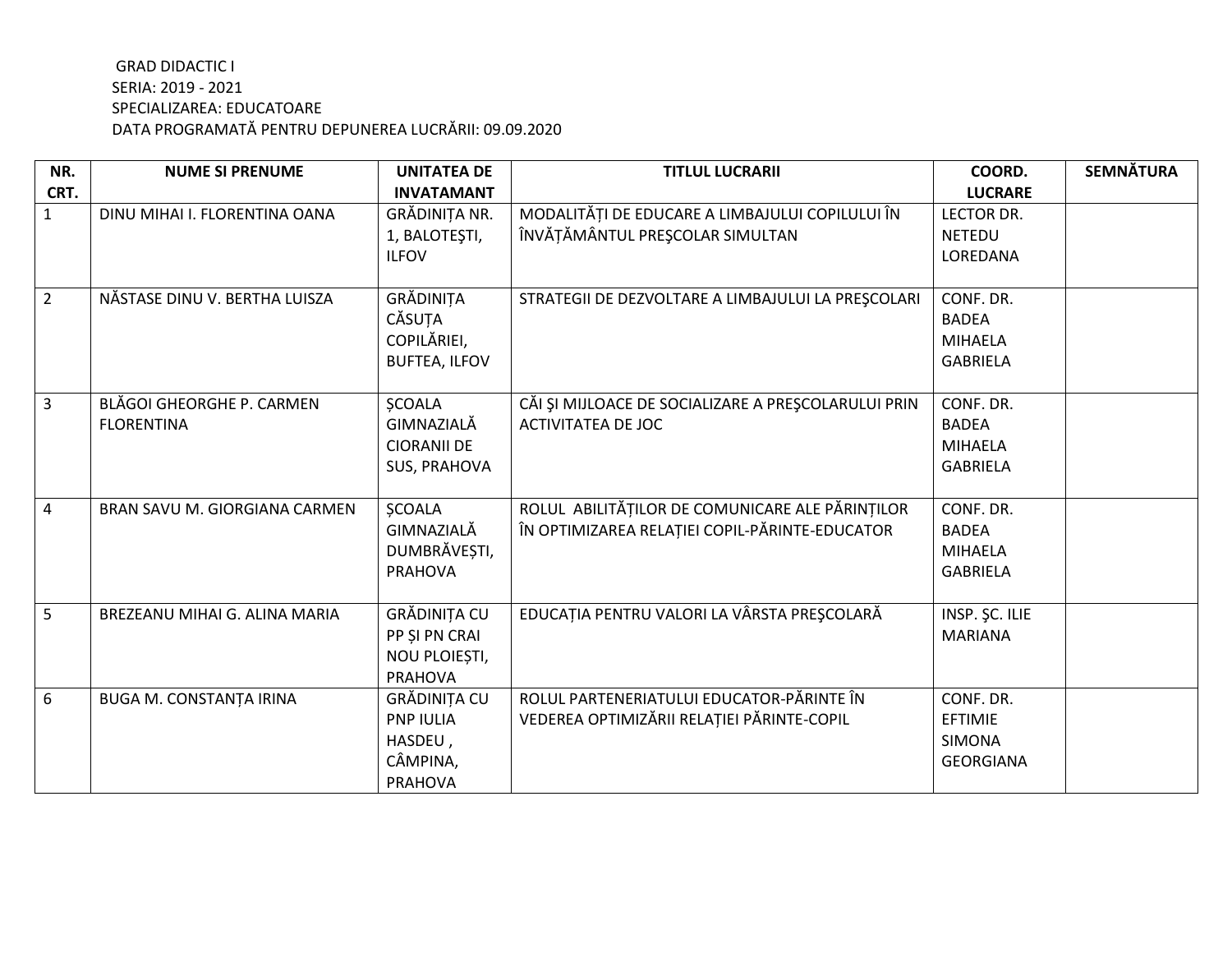| 7              | BULHACU SPURCACIU I. EMILIA IOANA | <b>COLEGIUL ION</b> | PARTENERIATUL GRĂDINIȚĂ - FAMILIE ÎN FORMAREA   | PROF. DR.              |  |
|----------------|-----------------------------------|---------------------|-------------------------------------------------|------------------------|--|
|                |                                   | KALINDERU           | CONDUITEI MORALE LA PREȘCOLAR                   | <b>VASILE CRISTIAN</b> |  |
|                |                                   | BUȘTENI,            |                                                 |                        |  |
|                |                                   | <b>PRAHOVA</b>      |                                                 |                        |  |
| 8              | CÎRSTEA N. LUIZA GEORGIANA        | GRĂDINIȚA CU        | IMPORTANȚA LIMBAJULUI VERBAL, NONVERBAL ȘI      | CONF. DR.              |  |
|                |                                   | <b>PP NR. 32</b>    | PARAVERBAL ÎN DEZVOLTAREA COMUNICĂRII COPIILOR  | MĂRGĂRIȚOIU            |  |
|                |                                   | PLOIEȘTI,           | DE VÂRSTĂ PREȘCOLARĂ                            | <b>ALINA</b>           |  |
|                |                                   | <b>PRAHOVA</b>      |                                                 |                        |  |
| $\overline{9}$ | CORDUNĂ OLTEANU I.D. ELENA -      | <b>ŞCOALA</b>       | IMPACTUL ACTIVITĂȚILOR EXTRACURRICULARE ÎN      | INSP. ŞC. ILIE         |  |
|                | MĂDĂLINA                          | GIMNAZIALĂ          | DEZVOLTAREA COMUNICĂRII VERBALE LA COPILUL      | <b>MARIANA</b>         |  |
|                |                                   | ANDREI              | PRESCOLAR                                       |                        |  |
|                |                                   | NICOLESCU-          |                                                 |                        |  |
|                |                                   | PĂCUREȚI            |                                                 |                        |  |
|                |                                   | PĂCUREȚI,           |                                                 |                        |  |
|                |                                   | <b>PRAHOVA</b>      |                                                 |                        |  |
| 10             | ION IORDACHE G. MARCELA           | GRĂDINIȚA CU        | IMPACTUL MEDIULUI EDUCAȚIONAL DIN GRĂDINIȚĂ     | INSP. ŞC. ILIE         |  |
|                |                                   | PP SF. MUCENIC      | ASUPRA SOCIALIZĂRII PREȘCOLARULUI               | <b>MARIANA</b>         |  |
|                |                                   | MINA PLOIEȘTI,      |                                                 |                        |  |
|                |                                   | PRAHOVA             |                                                 |                        |  |
| 11             | LECA VASILE A. ELENA AMALASUNDA   | GRĂDINIȚA CU        | ROLUL FAMILIEI ÎN TRANSMITEREA VALORILOR MORALE | CONF. DR.              |  |
|                |                                   | PP SF. MUCENIC      | PRIN INTERMEDIUL POVEȘTILOR                     | SAFTA CRISTINA         |  |
|                |                                   | MINA PLOIEȘTI,      |                                                 | <b>GEORGIANA</b>       |  |
|                |                                   | <b>PRAHOVA</b>      |                                                 |                        |  |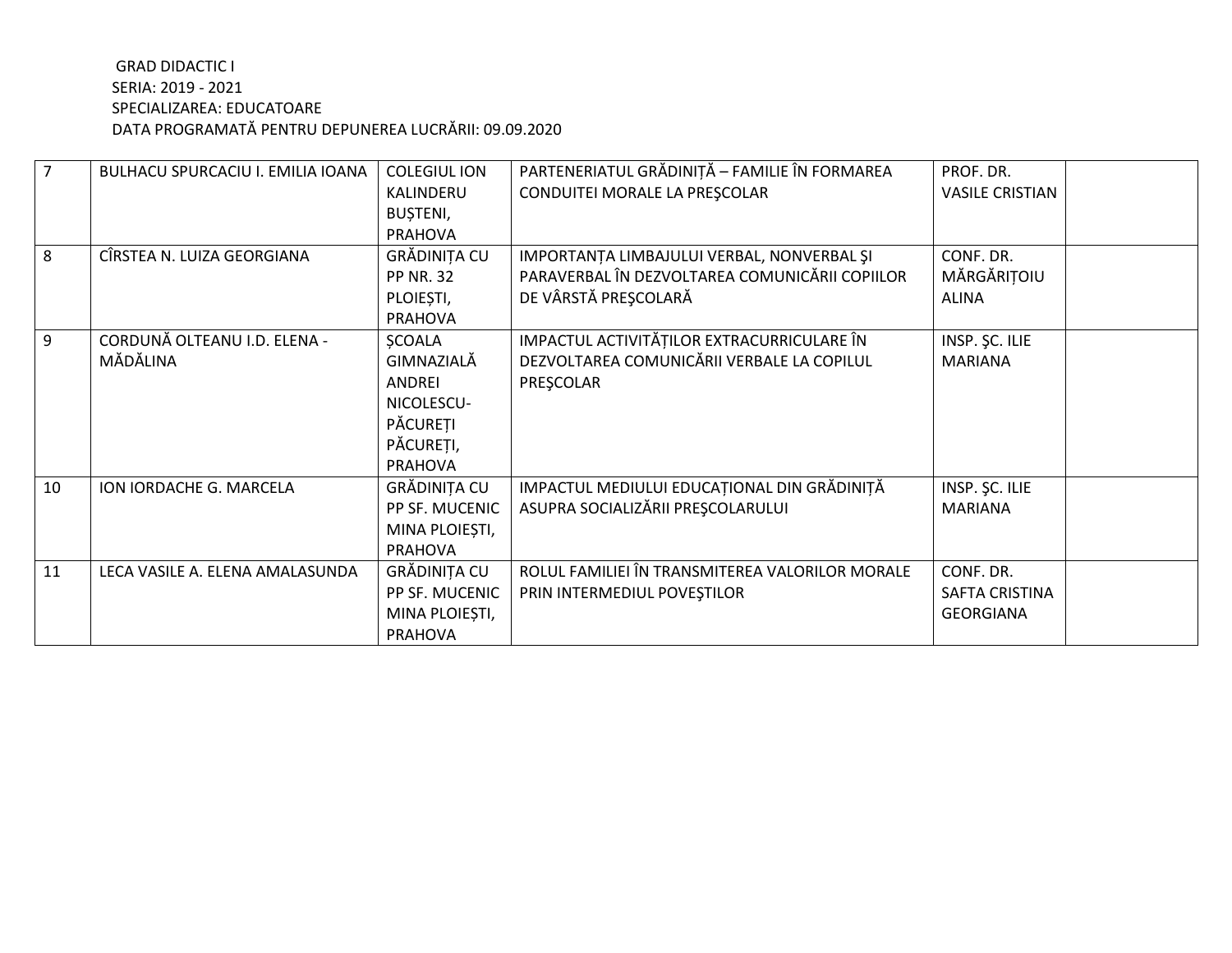| 12 | MARIN Ș. MĂDĂLINA                            | <b>ŞCOALA</b><br>GIMNAZIALĂ<br><b>STREJNICU</b><br>TÎRGȘORU<br>VECHI,<br><b>PRAHOVA</b>        | ROLUL ACTIV DE EDUCAREA LIMBAJULUI LA COPILUL<br>PREȘCOLAR ÎN VEDEREA PREGĂTIRII PENTRU ÎNSUȘIREA<br><b>SCRIS-CITITULUI</b> | INSP. SC. ILIE<br><b>MARIANA</b>                          |
|----|----------------------------------------------|------------------------------------------------------------------------------------------------|-----------------------------------------------------------------------------------------------------------------------------|-----------------------------------------------------------|
| 13 | MATACHE MICLESCU D.T. AMALIA<br><b>ELENA</b> | GRĂDINIȚA CU<br><b>PP NR. 23</b><br>PLOIEȘTI,<br><b>PRAHOVA</b>                                | STRESUL ORGANIZAȚIONAL. EFECTE ASUPRA ACTIVITĂȚII<br><b>DIDACTICE</b>                                                       | CONF. DR.<br>EFTIMIE<br><b>SIMONA</b><br><b>GEORGIANA</b> |
| 14 | NICA MITITELU G. VALENTINA                   | GRĂDINIȚA CU<br>P.N. POIENARII<br>RALI, PRAHOVA                                                | INFLUENȚA FAMILIEI DEZORGANIZATE ASUPRA EVOLUȚIEI<br>COPILULUI PREȘCOLAR                                                    | PROF. DR.<br><b>SUDITU</b><br><b>MIHAELA</b>              |
| 15 | NIȚĂ S. VASILICA MIRELA                      | <b>ŞCOALA</b><br>GIMNAZIALĂ<br>ANDREI<br>NICOLESCU-<br>PĂCUREȚI<br>PĂCUREȚI,<br><b>PRAHOVA</b> | STIMULAREA IMAGINAȚIEI PREȘCOLARILOR PRIN<br><b>ACTIVITĂȚILE PRACTICE</b>                                                   | INSP. SC. ILIE<br><b>MARIANA</b>                          |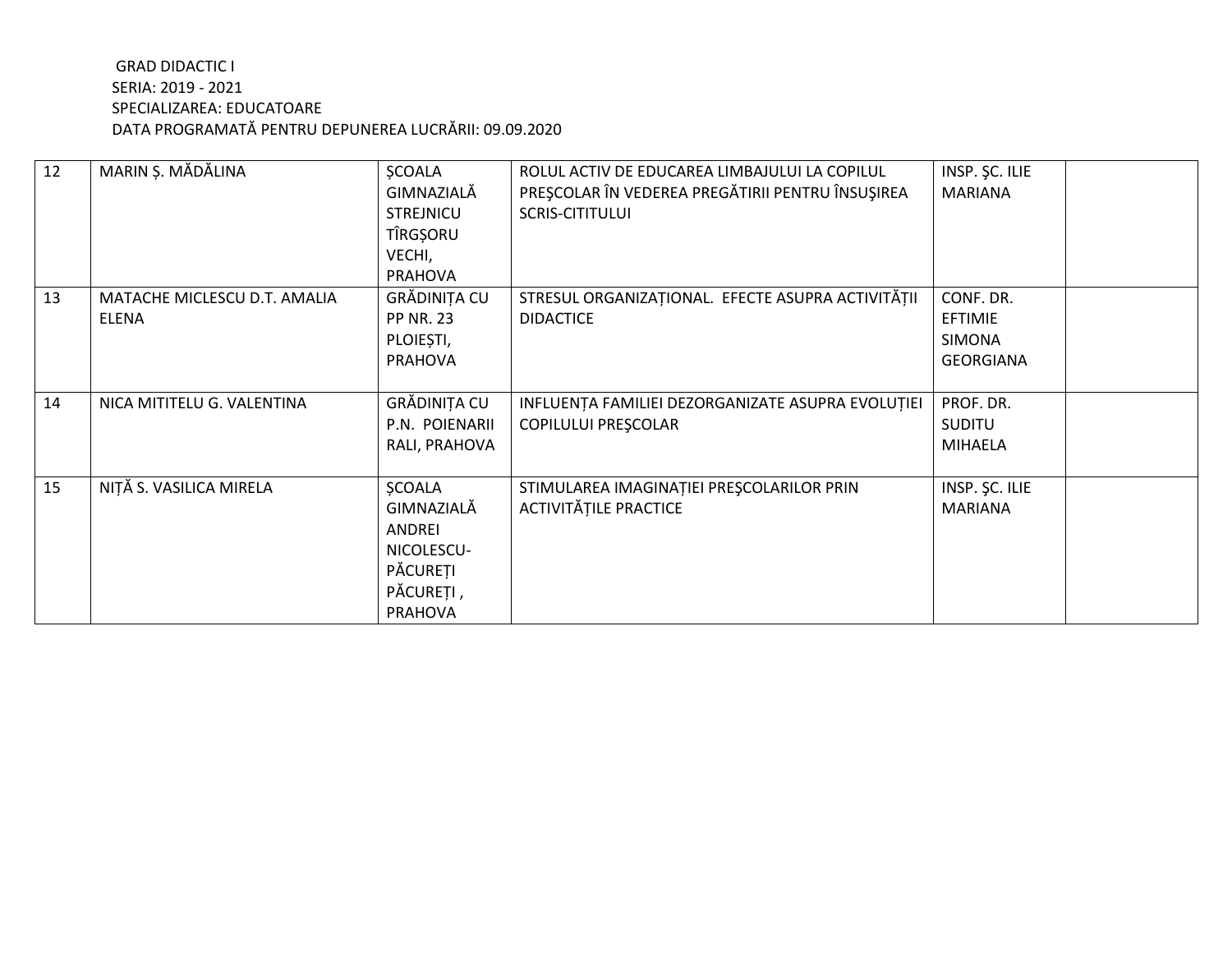| 16 | POPA NĂSTASE G. MIHAELA CRISTINA | <b>GRĂDINIȚA CU</b> | ACTIVITĂȚILE EXTRACURRICULARE ȘI VALENȚELE LOR   | CONF. DR.              |
|----|----------------------------------|---------------------|--------------------------------------------------|------------------------|
|    |                                  | <b>PP NR. 30</b>    | FORMATIV-EDUCATIVE ÎN ÎNVĂȚĂMÂNTUL PREȘCOLAR     | SAFTA CRISTINA         |
|    |                                  | PLOIEȘTI,           |                                                  | <b>GEORGIANA</b>       |
|    |                                  | <b>PRAHOVA</b>      |                                                  |                        |
| 17 | STANCU NICOLESCU D. ANCA         | <b>GRĂDINIȚA CU</b> | CONSILIEREA PĂRINȚILOR ÎN VEDEREA PREGĂTIRII     | CONF. DR.              |
|    |                                  | <b>PP NR. 38</b>    | COPIILOR PENTRU ȘCOALĂ                           | <b>EFTIMIE</b>         |
|    |                                  | PLOIEȘTI,           |                                                  | <b>SIMONA</b>          |
|    |                                  | PRAHOVA             |                                                  | <b>GEORGIANA</b>       |
|    |                                  |                     |                                                  |                        |
| 18 | TEODORESCU COJOCARU S. MONICA    | GRĂDINIȚA CU        | EFICIENTIZAREA COMUNICĂRII DIDACTICE DIN         | CONF. DR.              |
|    | MĂDĂLINA                         | PP NR. 5 MIZIL,     | ÎNVĂȚĂMÂNTUL PREȘCOLAR PRIN INTERMEDIUL          | MĂRGĂRIȚOIU            |
|    |                                  | <b>PRAHOVA</b>      | PARAMETRILOR NONVERBALI                          | <b>ALINA</b>           |
|    |                                  |                     |                                                  |                        |
| 19 | TUDOR CIUBOTARU G. FLORINA       | GRĂDINIȚA CU        | EFICIENTIZAREA RELAȚIEI GRĂDINIȚĂ - FAMILIE PRIN | PROF. DR.              |
|    | <b>AURORA</b>                    | <b>PP NR. 23</b>    | IMPLICAREA DIRECTĂ ÎN VIAȚA PREȘCOLARILOR        | <b>VASILE CRISTIAN</b> |
|    |                                  | PLOIEȘTI,           |                                                  |                        |
|    |                                  | PRAHOVA             |                                                  |                        |
| 20 | TÎRLEA PETRE M. CLAUDIA          | <b>LICEUL</b>       | STIMULAREA SOCIALIZĂRII PREȘCOLARULUI PRIN       | CONF. DR.              |
|    |                                  | <b>TEORETIC</b>     | ACTIVITĂȚI ÎN SPAȚIUL COMUNITAR                  | EFTIMIE                |
|    |                                  | SERBAN VODĂ         |                                                  | <b>SIMONA</b>          |
|    |                                  | SLĂNIC,             |                                                  | <b>GEORGIANA</b>       |
|    |                                  | <b>PRAHOVA</b>      |                                                  |                        |
| 21 | VASILE MĂRĂCINEANU N. IOANA      | <b>SCOALA</b>       | ROLUL ACTIVITĂȚILOR ÎN AER LIBER ÎN DEZVOLTAREA  | INSP. ŞC. ILIE         |
|    | MĂDĂLINA                         | GIMNAZIALĂ          | <b>COPILULUI PREȘCOLAR</b>                       | <b>MARIANA</b>         |
|    |                                  | <b>ȘCORȚENI,</b>    |                                                  |                        |
|    |                                  | <b>PRAHOVA</b>      |                                                  |                        |
| 22 | VĂLEANU BUCUR G. GEORGIANA       | <b>SCOALA</b>       | ROLUL METODELOR ACTIV-PARTICIPATIVE ÎN           | CONF. DR.              |
|    | <b>GABRIELA</b>                  | PROFESIONALĂ        | DEZVOLTAREA LIMBAJULUI COPIILOR PREȘCOLARI       | <b>BADEA</b>           |
|    |                                  | CERAȘU,             |                                                  | <b>MIHAELA</b>         |
|    |                                  | <b>PRAHOVA</b>      |                                                  | <b>GABRIELA</b>        |
|    |                                  |                     |                                                  |                        |